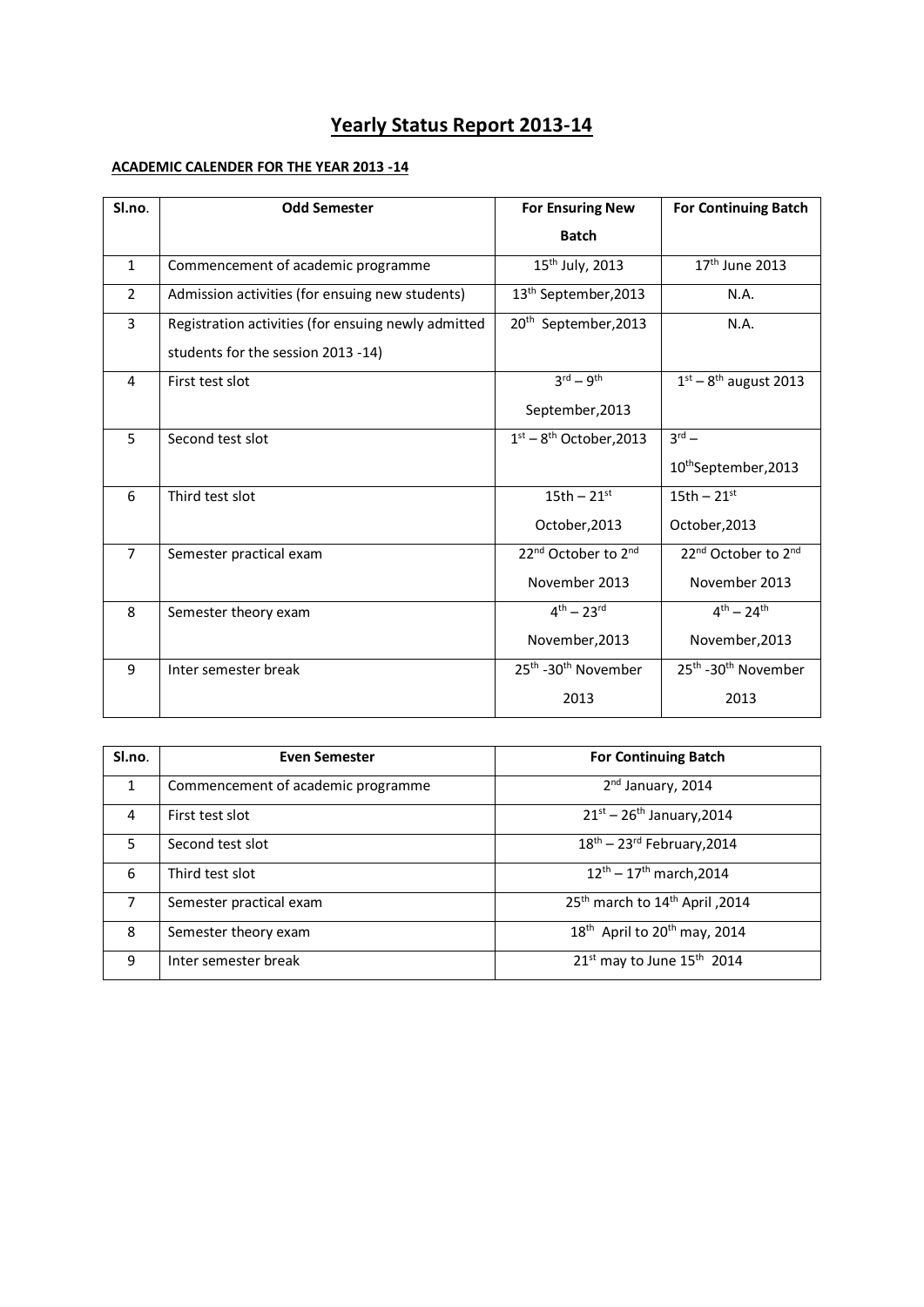## **2.7.1.Students satisfaction survey**

#### **FEED BACK**

#### **STUDENT'S FEEDBACK**

The Government Arts College for Women, Nilakkottai was initiated by Government of Tamil Nadu during the academic year 1998-1999 with the only aim of providing higher education for poor, downtrodden and first generation rural women pupil in and around Nilakkottai Taluk of Dindigul district, Tamil Nadu. At present the college offers 11 Undergraduate Courses, ten Post graduate courses and one three M.Phil course. It provides higher education to 2200 women students in various courses. The college is affiliated to Mother Teresa Women's University, Kodaikanal. The college has obtained NAAC Re-accreditation with 'B' grade during 2013-2014

In order to analyses the feedback about college, Researcher used Likert scale technique was adopted. The response to each of the items was weighted on a 5–points Likert type scoring scale. The respondents were free to choose Very Satisfied (VS) = 5 points, Somewhat Satisfied (SS) =4 points, Neither Satisfied nor Dissatisfied (NSD) =3 points, Somewhat Dissatisfied (S) = 2 points and Very Dissatisfied (VS) =1 point. From the scale, a criterion score of 3.00 was adopted. The criterion score was obtained as follows:

Criterion score = (5+4+3+2+1)/5 = 3.00

Items having a mean score above the criterion score of 3.00 were accepted as the college has while those under 3.00 were not accepted as enough basic amenities. For the present student feedback analysis data collected from 70 students.

| Number         | <b>Items</b>                                 |               | Frequency/%                                |            |                |      |              |
|----------------|----------------------------------------------|---------------|--------------------------------------------|------------|----------------|------|--------------|
|                |                                              |               | SS                                         | <b>NSD</b> | SD             | VD   | <b>Score</b> |
| $\mathbf{1}$   | Overall impact of college on Student life    | 35<br>(50.00) | 26<br>(37.14)   (5.71)   (5.71)   (1.43)   | 4          | 4              | 1    | 4.29         |
| $\overline{2}$ | College Office Support                       | 21<br>(30.00) | 35<br>(50.00)   (7.14)   (7.14)   (5.71)   | 5          | 5              | 4    | 3.91         |
| 3              | Overall ambiance / cleanliness of the Campus | 29<br>(41.43) | 33<br>$(47.14)$ $(4.29)$ $(2.86)$ $(4.29)$ | 3          | $\overline{2}$ | 3    | 4.19         |
| 4              | <b>Canteen Facility</b>                      | 30<br>(42.86) | 32<br>$(45.71)$ (8.57)(1.43)(1.43)         | 6          | 1              | 1    | 4.27         |
| 5              | <b>Sports Facility</b>                       | 31<br>(44.29) | 32<br>(45.71)(5.71)(2.86)(1.43)            | 4          | $\overline{2}$ | 1    | 4.29         |
|                | Aggregate                                    | 41.71         | 45.14                                      | 6.29       | 4.00           | 2.86 | 4.19         |

**Source**: Primary data

**Note**: Figures in the parentheses represent percentage of respective items.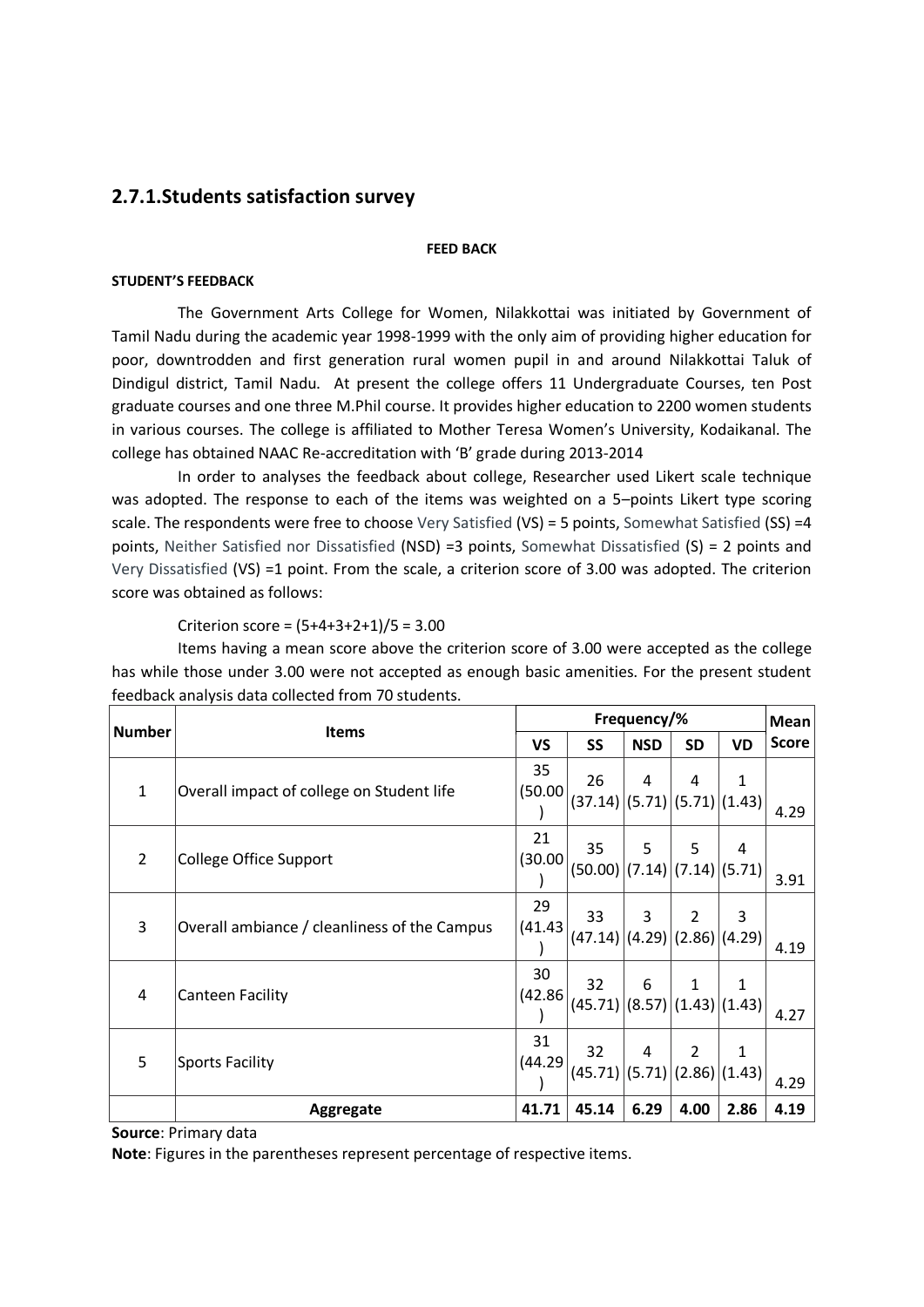As revealed in the above table, the some of the significant aspects which are closely related to assessment of basic quality of the college. Here we found that the sample students were viewed that the college had required basic amenities for the students hence, the aggregate mean value of Likert was 4.19 were greater than the criterion mean of 3.00.

About 41.71% of the selected students were very satisfied and 45.14% of them somewhat satisfied about overall facilities in the college. 6.29% Satisfied nor Dissatisfied, 4.00% somewhat dissatisfied and only 4.19% were Very dissatisfied about the basic amenities in the college premises. It is depicted in the following diagram for simple understanding about the college.



**Student's feedback during the acedemic year 2013-2014**

■ 1 Overall impact of college on Student life

#### PARENT'S FEEDBACK

Most of the student's parents are dependent on agriculture/ agriculture allied activities as their livelihood. The poor parents are play major roles in the educational success of students in the college and are supporting to us to provide positive learning experience to succeed in life; providing support; motivation and quality instruction. Here, we present the feed of the parents about academic, co-curricular and extra-curricular activities of the college is presented below.

| Table: 2                                             |  |
|------------------------------------------------------|--|
| Parent's feedback during the academic year 2013-2014 |  |

| S.No          | <b>Particulars</b>                                     | Opinion (Put $\checkmark$ ) |               |               |                          |                          | Total/%     | mean<br>value |
|---------------|--------------------------------------------------------|-----------------------------|---------------|---------------|--------------------------|--------------------------|-------------|---------------|
|               |                                                        | VS                          | SS            | <b>NSD</b>    | SD.                      | VD.                      |             |               |
| $\mathbf{1}$  | Overall ambiance /<br>infrastructure of the<br>College | 27<br>(38.57)               | 27<br>(38.57) | 8<br>(11.43)  | $\mathfrak{p}$<br>(2.86) | 6<br>(8.57)              | 70<br>(100) | 3.96          |
| $\mathcal{P}$ | <b>Administrative Office</b><br>Support and response   | 15<br>((21.43)              | 44<br>(62.86) | 4<br>(5.71)   | 3<br>(4.29)              | 4<br>(5.71)              | 70<br>(100) | 3.90          |
| 3             | Value added programmes<br>offered/ Gandhian thought    | 31<br>(44.29)               | 27<br>(38.57) | 4<br>(5.71)   | 6<br>(8.57)              | $\mathfrak{p}$<br>(2.80) | 70<br>(100) | 4.13          |
| 4             | Field trips and other trips                            | 10<br>(14.29)               | 14<br>(20.00) | 17<br>(24.29) | 5<br>(7.14)              | 24<br>34.29)             | 70<br>(100) | 2.73          |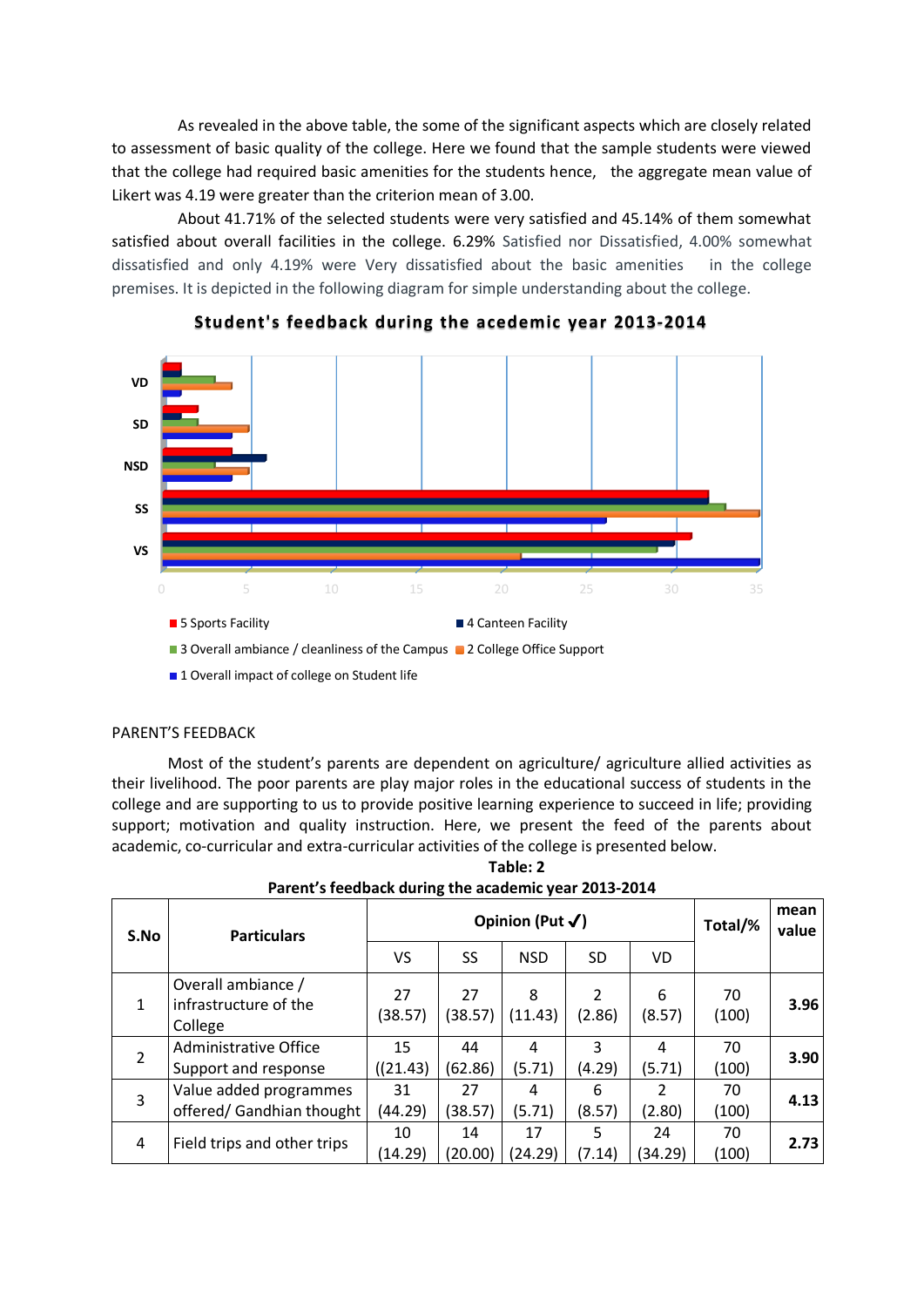| 5 |                             | 14      | 34      | 10      | 8       | 4             | 70    | 3.66 |
|---|-----------------------------|---------|---------|---------|---------|---------------|-------|------|
|   | Placement support           | (20.00) | (48.57) | (14.29) | (11.43) | (5.71)        | (100) |      |
|   |                             | 20      | 32      | 6       | 10      | $\mathcal{P}$ | 70    | 3.83 |
| 6 | Industry exposure           | (28.57) | (45.71) | (8.57)  | (14.29) | (2.86)        | (100) |      |
|   | Exposure to extracurricular | 22      | 32      | 5       | 6       | 5             | 70    | 3.86 |
| 8 | inter collegiate activities | (31.43) | (45.71) | (7.14)  | (8.57)  | (7.14)        | (100) |      |
|   | Approachability and         | 23      | 38      | 3       | 3       | 3             | 70    | 4.07 |
|   | sensitivity of faculty      | (32.86) | (54.29) | (4.29)  | (4.29)  | (4.29)        | (100) | 4.13 |
| 9 | Overall quality of Teaching | 29      | 31      | 2       | 6       | $\mathcal{L}$ | 70    |      |
|   | Support                     | (41.43) | (44.29) | (2.86)  | (8.57)  | (2.86)        | (100) |      |
|   | <b>Total</b>                | 191     | 279     | 59      | 49      | 52            | 630   | 3.93 |
|   | %                           | 30.32   | 44.29   | 9.37    | 7.78    | 8.25          | 100   |      |

#### **Source**: Primary data

**Note**: Figures in the parentheses represent percentage of respective items.

As revealed in the above table, the some of the significant aspects which are accompanying by the parents whom are sent their daughter to this college. The aggregate Likert mean was 3.93, greater than the criterion mean of 3.00. Here we found that the sample parents are viewed that the college had required amenities, i.e. curricular, co-curricular and extra-curricular activities in the college.

Hence the feedback report of both students and parents had revealed that the college is providing a standard and quality education for students with given environment.

About 30.32% of the selected students were very satisfied and 44.29% were somewhat satisfied about the college. 9.37% Satisfied nor Dissatisfied, 7.78 % somewhat dissatisfied and only 8.25% were Very dissatisfied about the educational structure college includes the above said nine components. It is depicted in the following diagram for simple understanding about the college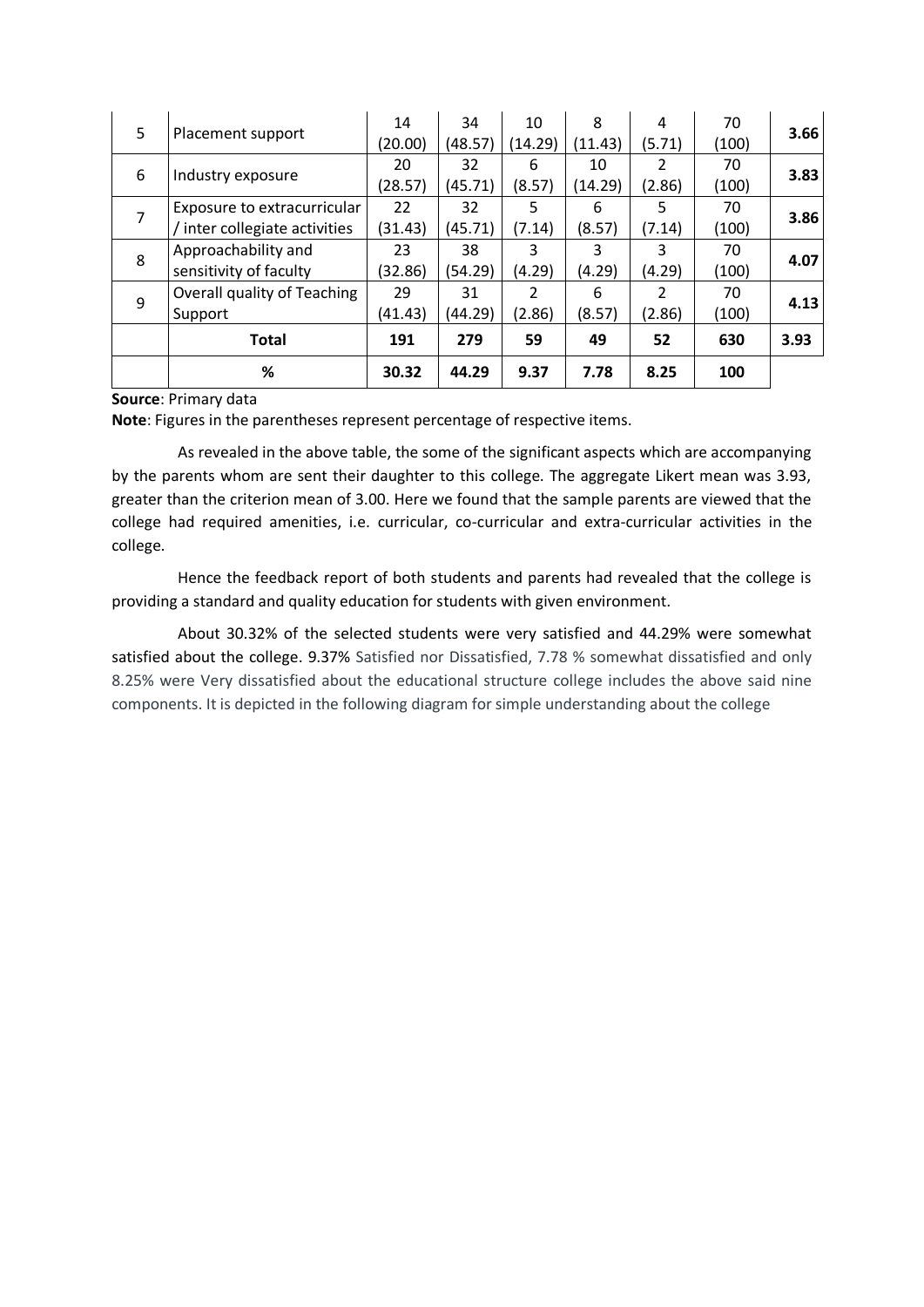# **4.4.2.Procedures and policies for maintaining and utilizing physical, academic and support facilities, laboratory, library, sports complex, computers, classrooms etc.**

The college ensures optimal allocation and utilization of the available financial recourses for maintenance and upkeep of different facilities by holding regular meetings of various committees constituted for this purpose and using the grants received the college as per the requirements in the interest of students. The physical and academic facilities including classrooms computer laboratories and computing are mad available for the students who are admitted in the college. The students seek admission to desired courses. All UG first year students admitted computer learning programme course. They are charged fees as for the government facilities at the time of admissions. In addition to that a Government funds are allocated for the maintenance of the computer lab and the classroom with other allied facilities which are the part of the teaching, learning activities. The maintenance and cleaning of the classrooms done with the efforts of the Non – Teaching Staff. The requirement and list of books is taken from the concern Departments and HOD's are involved in the process. The finalised list of required books is duly approved and signed by the Principal. The college students won prizes in kabadi, kho-kho and 100mtrs race in University level sports. The college has a building committee for maintenance and upkeep of infrastructure. At the Department level HOD's submit their requirements to the principal regarding classroom furniture and other. The college Development fund is utilized for maintenance and minor repair are furniture and other electrical requirements.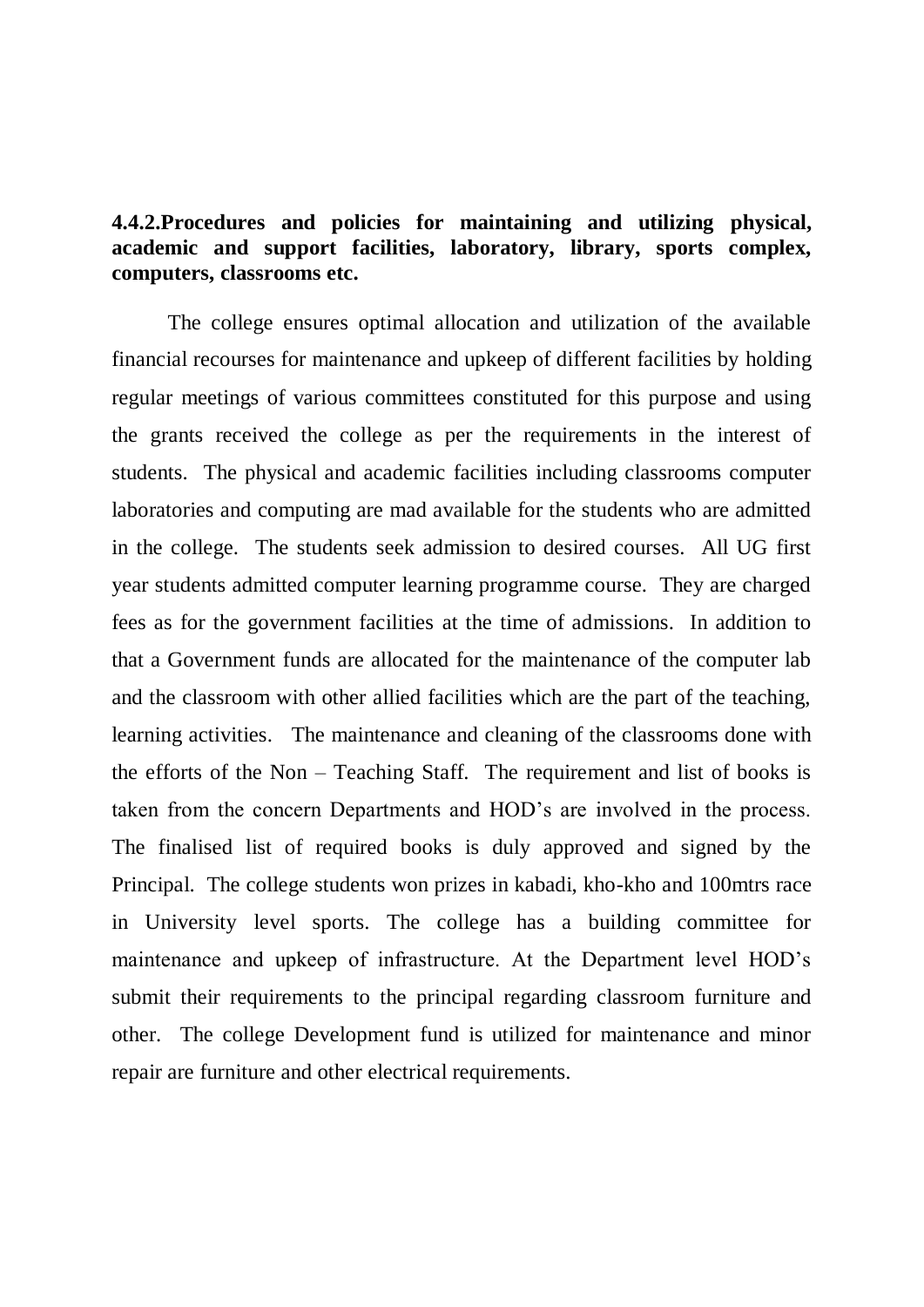# **7.2.1. Best Practices**

#### 1. **Title of the Practice:** Mentor System

#### **2. Objective of the practice:**

The main objective of the Mentor System is to ensure that each student is taken care

 Individually in which they can about their academic and personal development and career planning.

### **3. The context:**

 Mentor system has been introduced for the individual attention of the students. Almost for every 10 students in a class will have a dedicated Mentor. The Mentor looks after the academic and personal development of the students. Mentor involves providing academic advice and support to the student across the programme of study and reviewing wider academic progress continually.

 Mentor provides an academic reference to expert services with regards to study, industrial readiness and placements further study. Their support extends to provide a listening car for problems, both personal and academic. This system provides an excellent chance for strong rapport to develop between mentor and student.

### **4. The practice:**

 For a group of 10 to 15 students there is one faculty member as the mentor, who can provide guidance, support and resources to the students, where appropriate, schedules suggested agendas and checklist to maximise consistency in the student experience of personal tutoring in a class. Senior faculties are expected to coordinate and share practice with colleagues in similar rules and additional sources of support and guidance to other faculty members in the college of more complex cases such as those involving disciplinary and fitness to study procedures.

## 5. **Evidence of success**:

 Whenever a student's academic progress is affected due to personal or other circumstances they will discuss the issue with their mentor in order to resolve he issue.